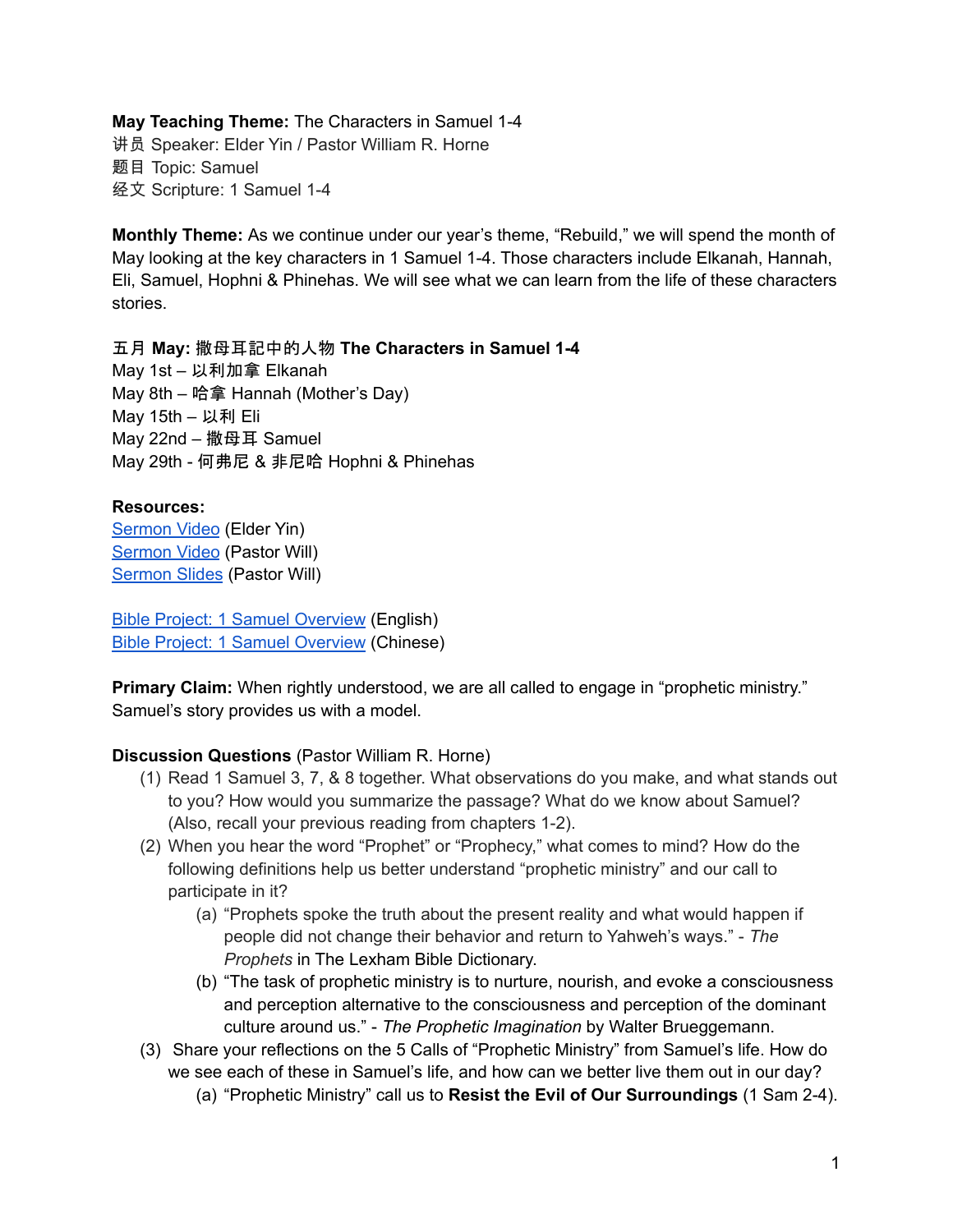- (b) "Prophetic Ministry" call us to **Keep Ministering Even in the Midst of Chaos** (1 Sam 2-3).
- (c) "Prophetic Ministry" call us to **Risk Speaking Truth to Power** (1 Sam 3).
- (d) "Prophetic Ministry" call us to **Look for Opportunities to Bring People Back to God** (1 Sam 7).
- (e) "Prophetic Ministry" call us to **Resist the Pressure to Be Like Everybody Else** (1 Sam 8)

## **Important Notes** (Pastor William R. Horne)**:**

Notes on Q1: There is quite a lot we could learn from Samuel's story, both positive and negative, and we certainly do not have time to examine his life story in every detail. What is unique about Samuel is he is what you call a "bridge character" in the Biblical story. He is the last of the judges and the first of the prophets. He is instrumental (even if he didn't want to be), in the move of Israel to a monarchy under kings. He is also a confusing character, as there were no clean lines at this chaotic time between roles and who played what roles. So, Samuel is found playing a plethora of roles throughout his story, even multi-roles simultaneously. He is called a prophet, a judge, a war leader, a national leader, a seer, a king-maker, and even at times, a priest. So, in many ways, he is like Moses, who also wore many similar hats as he led the 12 tribes of Israel. Both also both Moses and Samuel had remarkable childhoods, being nurtured in their earliest years by mothers of faith but raised during their formative years in environments other than their own homes. Both disavowed the corrupt elements of the environments in which they were raised. (Bergen, R. D.)

Notes on Q2: When many of us hear the word "prophetic ministry," it might immediately make us feel uneasy, as we have seen the harm and abuse of those who claim to be prophets. And that is a fair feeling, as the title "prophet" has more often been used incorrectly, if not abusively, in our time and context. And when we hear the word "prophecy" or "prophetic," it often brings to mind images of people predicting the future. But, the true prophets we encounter in the Hebrew Scriptures were not that interested in "predicting the future" but were primarily anticipating the punishment of evil and/or a better life on earth for God's people.

Prophets spoke the truth about the present reality and what would happen if people did not change their behavior and return to the ways of God. Certainly, there are times when God used prophets to paint pictures of a future he would bring about, including frameworks for understanding the future Messiah as the Suffering Servant we know as Jesus. But, the primary concern of those acting in the prophetic again - was to call their original audience to realign themselves with God's will, ethics, and justice. And usually, this call was to those in power within the nation and the religious institutions of the day. And it is this primary focus that should shape our understanding of "prophetic ministry" today. Yes, there are those in the Scripture and throughout Church history who have been called to a particular task and office of "prophet." But, we as the people of God are all called to engage in the work of "prophetic ministry" at some level. We are to be people who speak the truth about the present reality and call people to change and find transformation found in King Jesus and the ways of his Kingdom.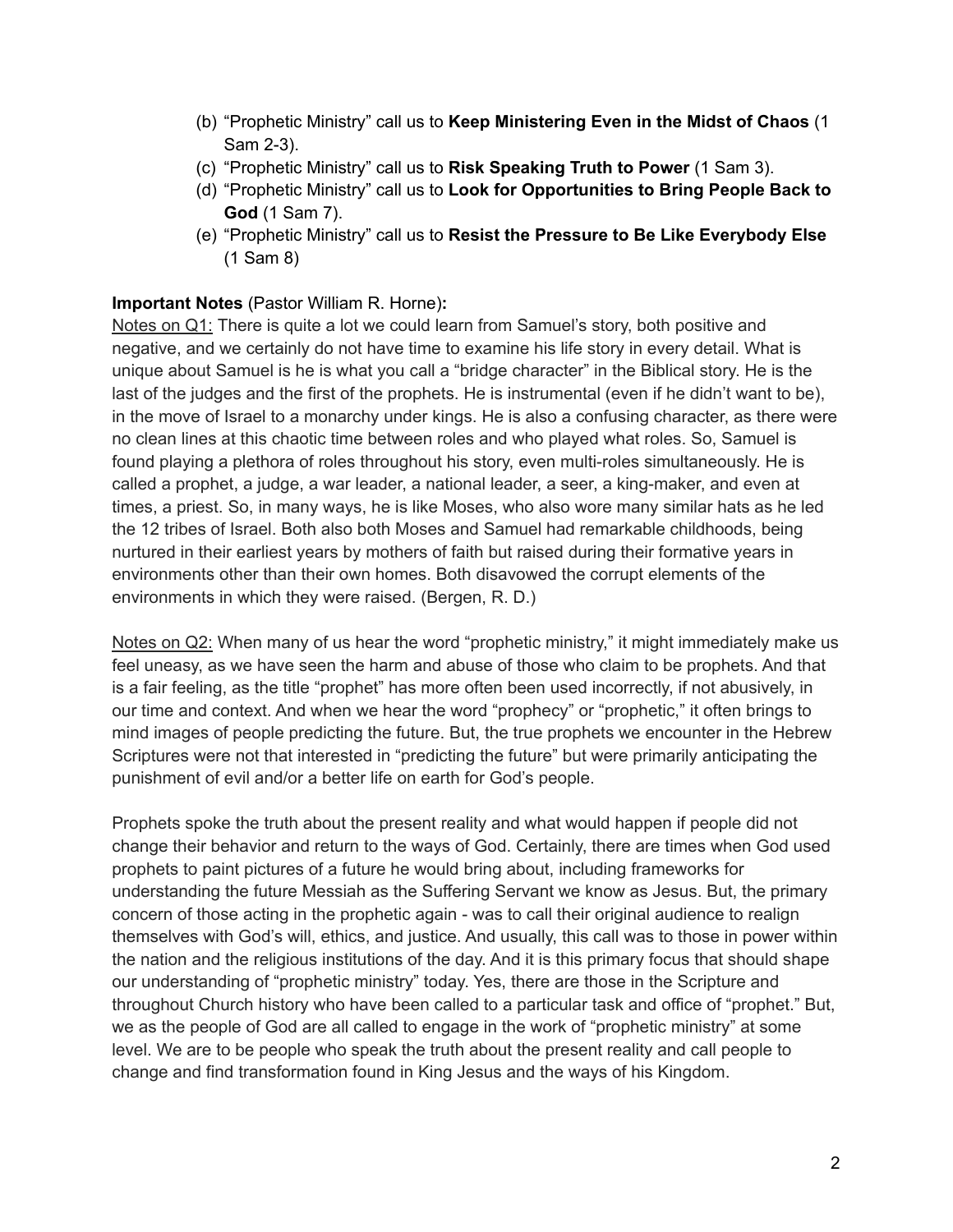We saw last week that Eli failed to act in the "prophetic" by allowing wickedness to flourish in Israel through the life of his sons. And in this opening section of the book of Samuel, that young Samuel is juxtaposed to Eli and Eli's sons as the one who rightly speaks the truth and engages in "prophetic ministry." And God, as he often does, uses the socially powerless Hannah to overturn and transform the social order through her son, the Prophet Samuel.

## Notes on Q3:

(1) "Prophetic Ministry" calls us to Resist the Evil of Our Surroundings (1 Sam 2-4)

- Throughout the early portion of this story, we find the narrator juxtaposing and comparing the young Samuel to Eli's wicked sons, Hophni and Phinehas. While Hophni and Phinehas were stealing from worshippers coming to Shiloh, the text says, **1 Sam 2:18**, "But Samuel was ministering before the Lord—a boy wearing a linen ephod." An ephod was a sleeveless garment that those of the Levites were authorized to wear - revealing that Samuel was functioning, even at a young age, in the priestly role that Hophni and Phinehas failed to fulfill.
- While Hophni and Phinehas blasphemed against God, neglecting the sacred for their own gain, the text says, **1 Sam 2:21,** "...Meanwhile, the boy Samuel grew up in the presence of the Lord." The same phrase, "presence of the Lord," is used to describe Moses when he received the Decalogue, the Ten Commandments from God himself.
- While Hophni and Phinehas were abusing the women at the tent of meeting, the text says, **1 Sam 2:26,** "And the boy Samuel continued to grow in stature and in favor with the Lord and with people."
- See throughout this section, before Samuel even partakes in "prophetic ministry," young Samuel is depicted as walking with God and resisting the evil of his surroundings. It is a time when "everyone did what was right in their own eyes," including evidently those serving in the tent of meeting. Yet, Samuel refused to conform to the patterns of the wickedness in his environment. He resisted the dominant culture in favor of creating a better one, space, and life shaped by the ethics of the LORD. If we are going to engage in "prophetic ministry," pointing others to the alternate way of King Jesus, then we must first resist the dominant way of a world that doesn't know Jesus.
- **Questions:** What places have we adopted the ways of the dominant culture around us,
- where Jesus way is better?

(2) "Prophetic Ministry" calls us to Keep Ministering Even in the Midst of Chaos (1 Sam 2-4)

In this opening section of the book of Samuel, we see repeated over and over again that Samuel was doing one thing - ministering. He was not only resisting the evil of his surroundings, but he was doing the work of the ministry, even in the midst of chaos. When things are hard and chaotic, much like the last couple of years dealing with a global pandemic, it is easy to shut it all down and wait for the chaos to end. Or, in an effort to "resist the evil of our surroundings," we often fall for the temptation to disengage those around us, those who are not like us. Young Samuel resists the evil of his surroundings while still ministering in it.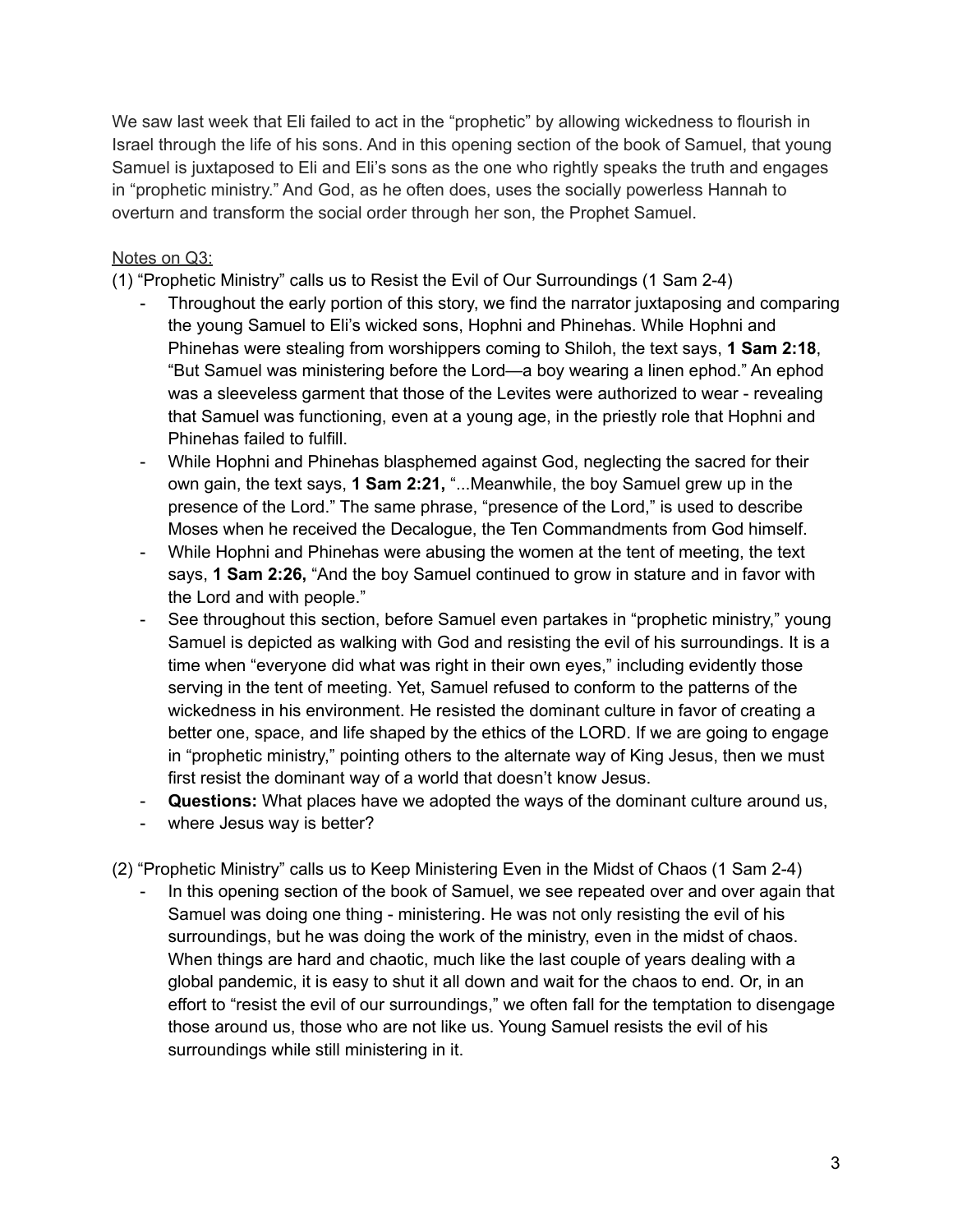- **Questions**: Are there spaces in your life that you have chosen to disengage from "ministering"? How can we resist evil in our surroundings while staying engaged, acting as a witness in them?
- (3) "Prophetic Ministry" calls us to Risk Speaking Truth to Power (1 Sam 3)
	- Young Samuel was entrusted with the word of the LORD and received a message concerning judgment upon Eli and his family. (1 Sam 3:11-14). Now that Samuel has received this word, he now must act in the prophetic - speaking truth to power - the truth about the present reality and what would happen if people did not change their behavior and return to the ways of God. Now, Samuel could have kept quiet about this truth for fear of how Eli would respond and what that would mean for his life at the temple. He could have chosen to look the other way like Eli himself did when his sons were harming others. And Samuel almost does keep silent. The text tells us that "He was afraid to tell Eli the vision." He was scared. Young Samuel felt the same emotion we often encounter when we need to speak hard truth when we need to engage in caring confrontation. He was afraid. And yet, Samuel does eventually speak that hard truth to Eli; even under some compulsion from Eli, Samuel does gather enough courage to speak the truth about the present reality.
	- **Questions**: What places have we let the fear of confrontation keep us from engaging in "prophetic ministry"? Are there places where we have chosen the path of Eli - looking the other way - rather than acting on a truth spoken to us?
- (4) "Prophetic Ministry" calls us to Look for Opportunities to Bring People Back to God (1 Sam 7)
	- Prophetic ministry is not just critical, but it also energizing in the sense of energizing people to experience the goodness of God. See, the ultimate heart of any prophetic encounter can never be judgment alone but a longing for people to return to God and experience the freedom, justice, and compassion he offers. The prophet looks for opportunities to bring people back to God. Samuel does just that when we enter chapter 7 of the narrative. In 1 Samuel 4, the battle between the Philistines and the Israelites had begun. And if you recall from last week, early in this battle, the ark of the covenant is captured, and Eli and his sons die. Later in the battle, the temple at Shiloh itself is destroyed.
	- Now, if you don't pay attention, you will miss it. But, between 7:1 and 7:2, there is a twenty-year gap. This also means when we arrive at 7:2, there have been more than twenty years since Eli's death. After twenty years of war, the Israelites finally turned back to the LORD. And the narrator is careful to make clear that the deliverance from the Philistines only came about after Isreal repented and returned back to God. The movement of Israel's heart was the key to their freedom. And it is here that the now-adult Samuel sees an opportunity. (Read 1 Sam 7:3-4).
	- **Questions**: Where are the opportunities around you to help people return to God? Where are the idols in your life that you need to put away to serve King Jesus alone?

(5) "Prophetic Ministry" calls us to Resist the Pressure to Be Like Everybody Else (1 Sam 8)